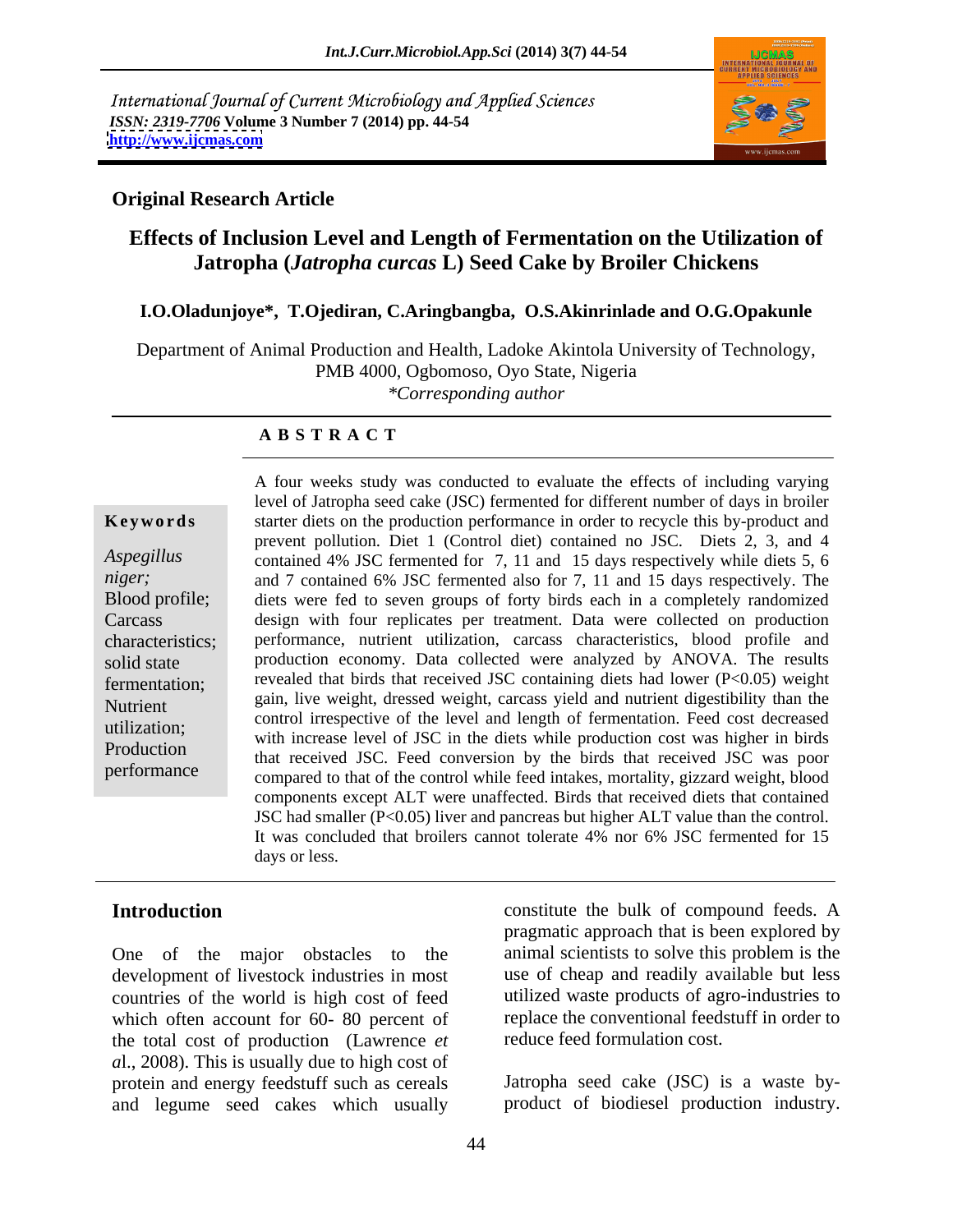This industry processes extracted oil from Also there a lot of conflicting reports on the jatropha seed into biodiesel that can be used use of JSC as feed for broiler chicken while in place of fossil fuel and turn out large Pasaribu *et al*., (2010) reported that quantity of JSC as waste. The use of inclusion of 4% resulted in growth biodiesel is greatly favoured in that it does depression in broilers, Annongu *et al*.,( not produce toxic gases that deplete ozone layer which explains the rapid growth that is 5% can be included in broiler diets without being witnessed in this industry in most any adverse effects on growth when countries. The detoxification and reuse of subjected to treatments. The present study this seed cake is very important for adding was therefore conducted to evaluate the economic value and also to reduce potential environmental damage that may be caused fermentation using *Aspegillus niger* on the by improper disposal of this by-product (Kasuya *et al*., 2013).

Jatropha seed cake has been perceived to be a promising feedstuff for livestock due to its high nutrient contents. It has been reported that the cake contained high protein content (Boguhn *et al.*, 2010; Sumiati *et al.*, 2011) of Teaching and Research Farm of Ladoke<br>and substantial amount of energy and Akintola University of Technology. and substantial amount of energy and minerals. Unfortunately however, it contains phorboesters which are tetracyclic falls between latitudes  $8^007'N$  and  $8^012'N$ diterpenoids polycyclic compounds that are known as tumor promoters and exhibits toxicity within a broad range of species. Indiscriminate dumping of JSC by biodiesel industries can lead to the contamination of the environment and poisoning of man and animals. Many processing methods have been explored to detoxify JSC with different degree of success. This include physical methods (Makkar and Becker, 1997; Chivandi *et al*., 2004; Gaur, 2009), combination of physical and chemical method (Sadubthummarak *et al*.,2013 and biological method (de Barros *et al*., 2011). This backnets contained in the best of conflicting reports of the conflicting reports on the phase of conflicting reports on the phase of conflicting reports on the phase of conflicting reports on the phase of conflicting

There are a lot of conflicting reports on the effect of length of fermentation on the process. detoxification of anti-nutritional factors in JSC, while some workers reported that length of fermentation significantly affected the concentration of phorboesters (Kasuya *et al.*, 2013) many researchers reported that it

2010) and Sumiati *et al* (2009) reported that effects of inclusion level and length of utilization of JSC by broiler chicken.

# **Materials and Methods**

# *Location of the experiment*

The study was carried out at the Poultry Unit of Teaching and Research Farm of Ladoke Akintola University of Technology, Ogbomoso, Oyo State, Nigeria. Ogbomoso  $\overline{007'N}$  and  $\overline{Q012'N}$ 07'N and  $8^012'N$  $0<sub>1</sub>$  $\gamma$ <sub>NI</sub> 12'N and longitudes  $4^004$ <sup>o</sup>E and  $4^015$ <sup>o</sup>E. The 04'E and  $4^{\circ}15$ 'E. The  $^{0}$ 15'<sup>D</sup> The 15 E. The mean annual rainfall is 1247mm with relative humidity of between 75 and 95%. The location is situated at about 500m above the sea level with a mean annual temperature of  $26.2^{\circ}$ C (Oguntoyinbo, 1978).

# *Collection and processing of jatropha seeds*

The jatropha seeds that were used for the study were purchased from a middle man at Ibadan, Oyo State, Nigeria. The seeds were opened and the seeds separated from the shell. Seeds were then dried in the sun, milled and oil extracted using hydraulic press. The cake residue was collected and sun-dried in readiness for fermentation process.

# *Source, culture of Aspergillus niger and inoculation procedure*

Isolated and purified culture of *Aspergillus niger* was obtained from the Department of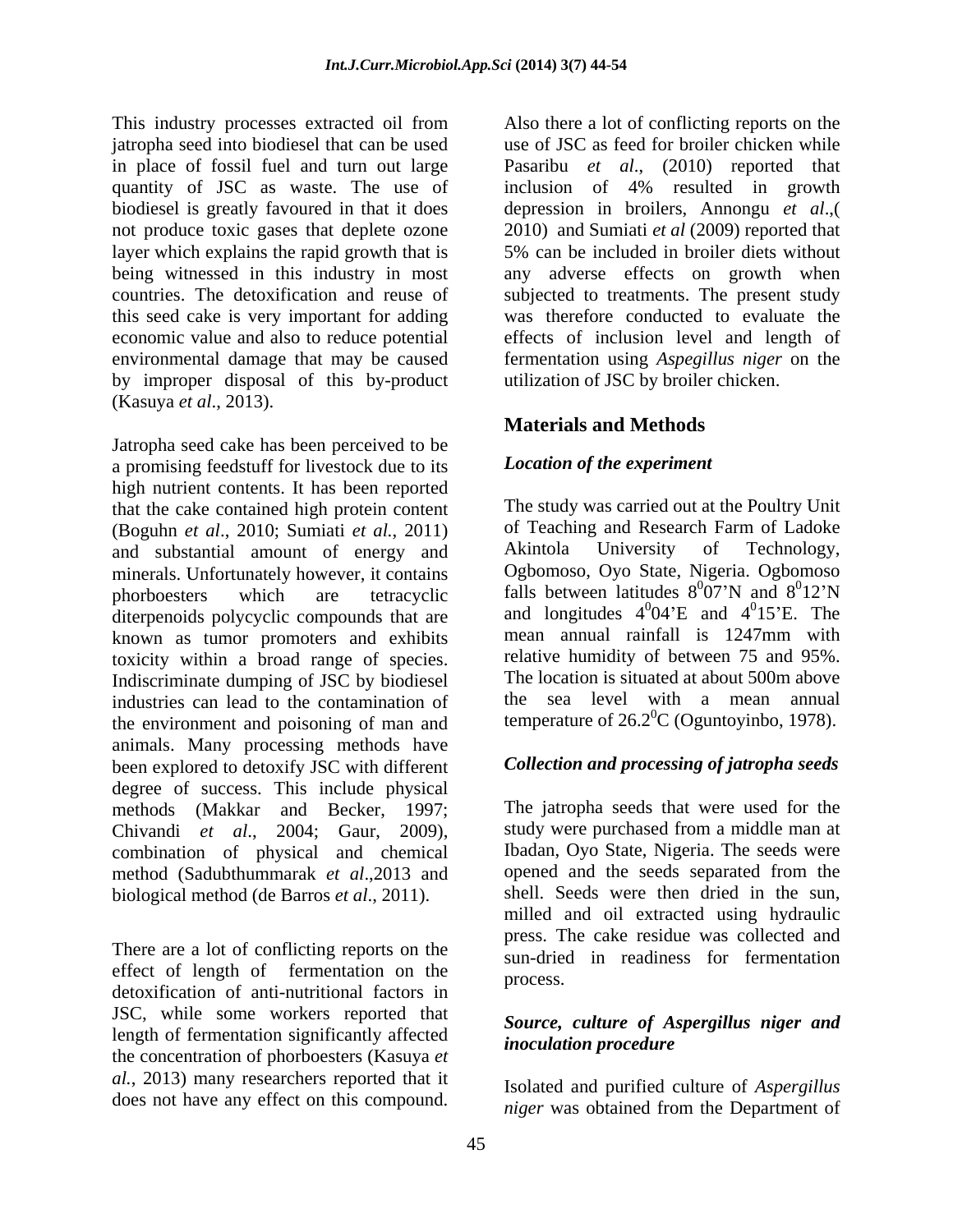Pure and Applied Biology laboratory, a completely randomized design. Each Ladoke Akintola University of Technology, Ogbomoso. The fungus was grown in potato dextrose agar (PDA) which was deep litter pens measuring 1.2x1m with supplemented with 20% sucrose at PH of 5.5 wood shavings as litter material. The birds with temperature of  $30^0C$  and then preserved<br>in a refrigerator at  $4^0C$ . Aqueous spore in a refrigerator at  $4^0C$ . Aqueous spore first, second and third weeks respectively. suspension of *A niger* was obtained after 7 Feeds and water were offered *ad libitum*. days of culture. The moisture content of JSC Medication and vaccination were carried out (substrate) was increased to 60% and sterilized in a locally fabricated fermenter of derived savanna region of Nigeria. The 24Kg carrying capacity. Sterilization was carried out at  $121^{\circ}$ C for 3 hours and the JSC  ${}^{0}C$  for 3 hours and the JSC allowed to cool. This was then inoculated with *A niger* and then left to ferment for 7 days at  $30\pm1^0C$ . Prior to autoclaving, each days at  $30\pm1\textsuperscript{0}C$ . Prior to autoclaving, each Data were collected on feed intake, weight plate containing JSC was covered with gain, feed conversion ratio, mortality, feed muslin cloth and aluminium foil. The cost, feed cost per kilogram weight gain, fermented product was then harvested, dried nutrient digestibility, carcass characteristics, and milled to enhance mixing with other haematological and serum biochemical

Seven broiler starter diets were formulated. The control diet (diet 1) contained 23% crude protein and 2900KCal/Kg Feed consumed = Feed supplied – Feed metabolizable energy . Three other diets were formulated to contain 4% JSC fermented for either 7 days (diet 2) or 11 *Weight gain:* Birds in each replicate were days (diet 3) or 15 days (diet 4) while the weighed in group at the beginning of the remaining three diets contained 6% JSC experiment and weekly thereafter to monitor fermented for either 7 days (diet 5) or 11 days (diet 6) or 15 days (diet 7). All the diets determined as the difference in weights in were iso-nitrogenous and iso-caloric and meet the recommendation of NRC (1994) for broiler of this age. The composition of Weight gain = Weight of the birds in the

# *Experimental birds and Management*

Two hundred and eighty day old Arbor Acres strain of broiler chicks were used for the study. The birds were randomly divided Feed conversion ratio = Feed intake/Weight into seven groups of forty chicks and the groups assigned to any of the seven diets in

treatment was replicated four times. Birds in each replicate were housed separately in were brooded at  $35^{\circ}$ C,  $32^{\circ}$ C and  $29^{\circ}$ C at the  $\rm{^{0}C}$ , 32<sup>0</sup>C and 29<sup>0</sup>C at the  ${}^{0}C$  and 29 ${}^{0}C$  at the  ${}^{0}C$  at the Feeds and water were offered *ad libitum*. Medication and vaccination were carried out according to the recommendation for the study was carried out for four weeks.

# **Data collection**

ingredients. The contraction of the parameters. parameters.

**Experimental diets preparation** *Feed intake:* Feed intake was estimated as the difference between the feed supplied and the feed rejected over 24 hours period.

rejected

growth. Weight gain was two successive weeks.

the diets is shown in Table 1. The previous week – Weight of the birds in the  $\frac{1}{2}$ current week

> *Feed conversion ratio:* This was determined as the feed intake per unit weight gain.

> gain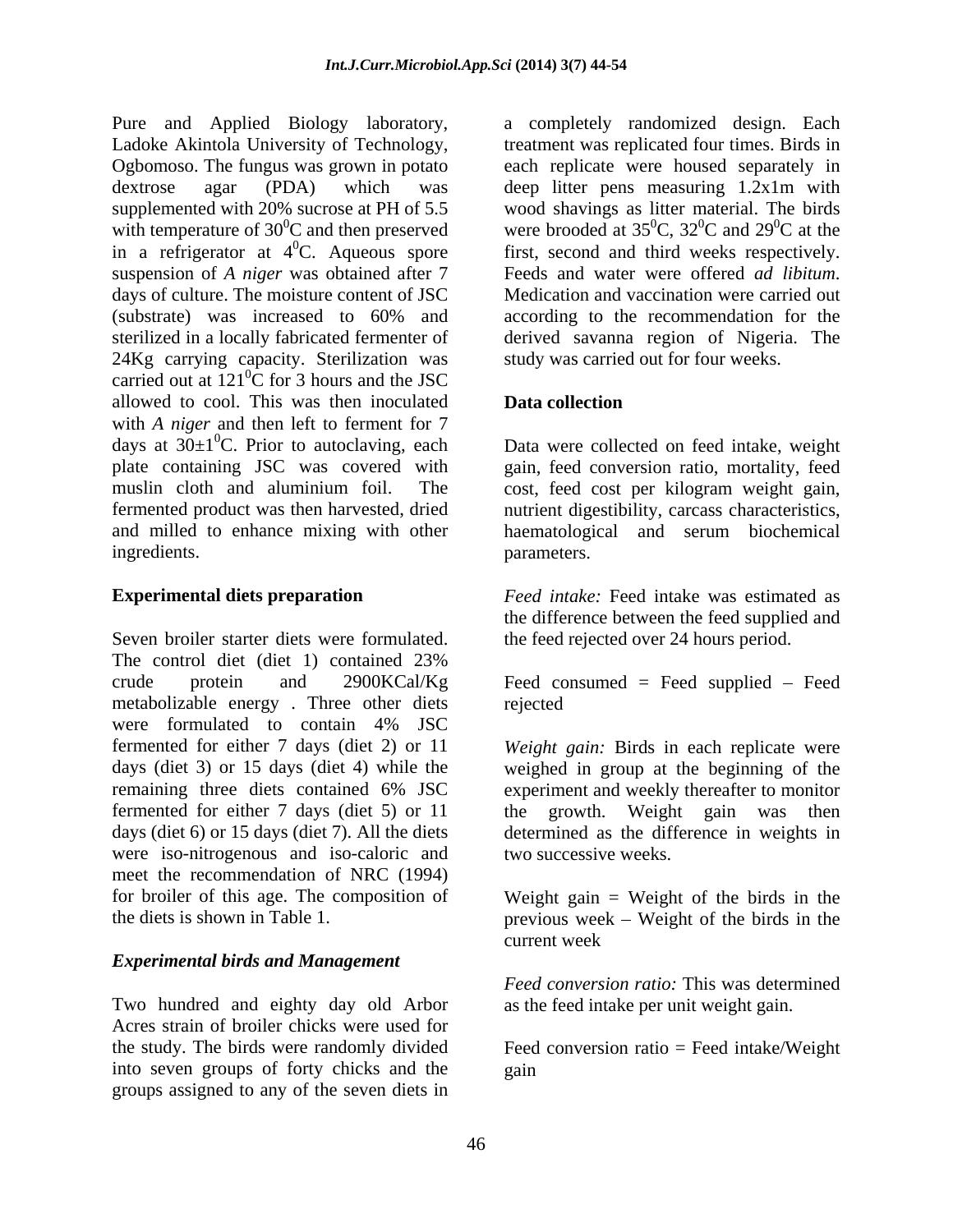Mortality: Record of mortality in each electronic weighing scale. The weights of replicate was kept and expressed as a each organ were also expressed as percentage of the total number of birds in the replicate at the beginning of the experiment. Blood analysis

*Economic analysis:* Feed cost was estimated *Blood collection:* Blood was collected from from the cost of the ingredients used in the four birds per treatment. Samples of the preparation of the feed. Cost of JSC was estimated from the cost of purchasing jatropha seeds, cost of transportation, cost of for haematological studies was collected extracting oil from the seeds, cost of into tubes containing ethylene diamine fermentation and cost incurred on down line tetraacetic acid (EDTA) as anti-coagulant processing. while the one for serum biochemical studies

This was conducted during the last week of 3000rpm for 10 minutes to separate and the the study using 12 birds per treatment. The serum decanted and kept at  $-20^{\circ}$ C until it birds were housed in metabolic cages with facility for feeding and faecal collection.Birds were allowed <sup>3</sup> days pre-collection dried at  $65^{\circ}$ C for 48 hours. The faeces from using analyzed for proximate composition. The

the mean for their groups were selected for (1986). carcass evaluation. The birds were fasted for were weighed and the weights expressed as percentages of the live weights. The visceral organs (Liver, kidneys, gizzard and and tissues and then weighed on an globulin content was determined by

percentages of the live weights of the birds.

# *Blood analysis*

*Metabolic trial* coagulant. Blood samples for serum blood were collected into two vaccutainer tubes from each animal. Blood that was used while the one for serum biochemical studies was collected into a plain tube without anti biochemical indices were centrifuged at was analyzed**.**

period, followed by 5 days collection using (RBC) was estimated using haemocytometer total faecal collection method. Feed intakes method (Jain, 1986) while white blood cell and faecal outputs were recorded throughout (WBC) was determined using Neubauer the duration of the study. The faeces haemocytometer after appropriate dilution. collected from each treatment was oven- Packed cell volume (PCV) was determined  ${}^{0}C$  for 48 hours. The faeces from using micro-haematocrit centrifugation each treatment was bulk, milled and samples method as described by Jain (1986). nutrients utilized was then calculated from determined by a cyanmethaemoglobin the proximate composition of the feeds and method using Drabkin's solution as diluents faeces. (Kelly, 1979). Mean cell volume (MCV), *Carcass evaluation* (MCHC) and mean cell haemoglobin Eight birds that had their weights close to WBC according to the formula of Jain *Haematological analysis:* Red blood cell micro-haematocrit centrifugation Haemoglobin (Hb) concentration mean cell haemoglobin concentration (MCH) were calculated from RBC and (1986).

24 hours, weighed individually, stunned, *Determination of blood serum biochemical* bled and dressed. The dressed carcasses *parameters:* Total protein was determined pancreas) were excised, cleaned of the blood described by Peter *et al.* (1982) while according to the method described by Kohn and Allen (1995). Albumin was determined using Bromocresol Green method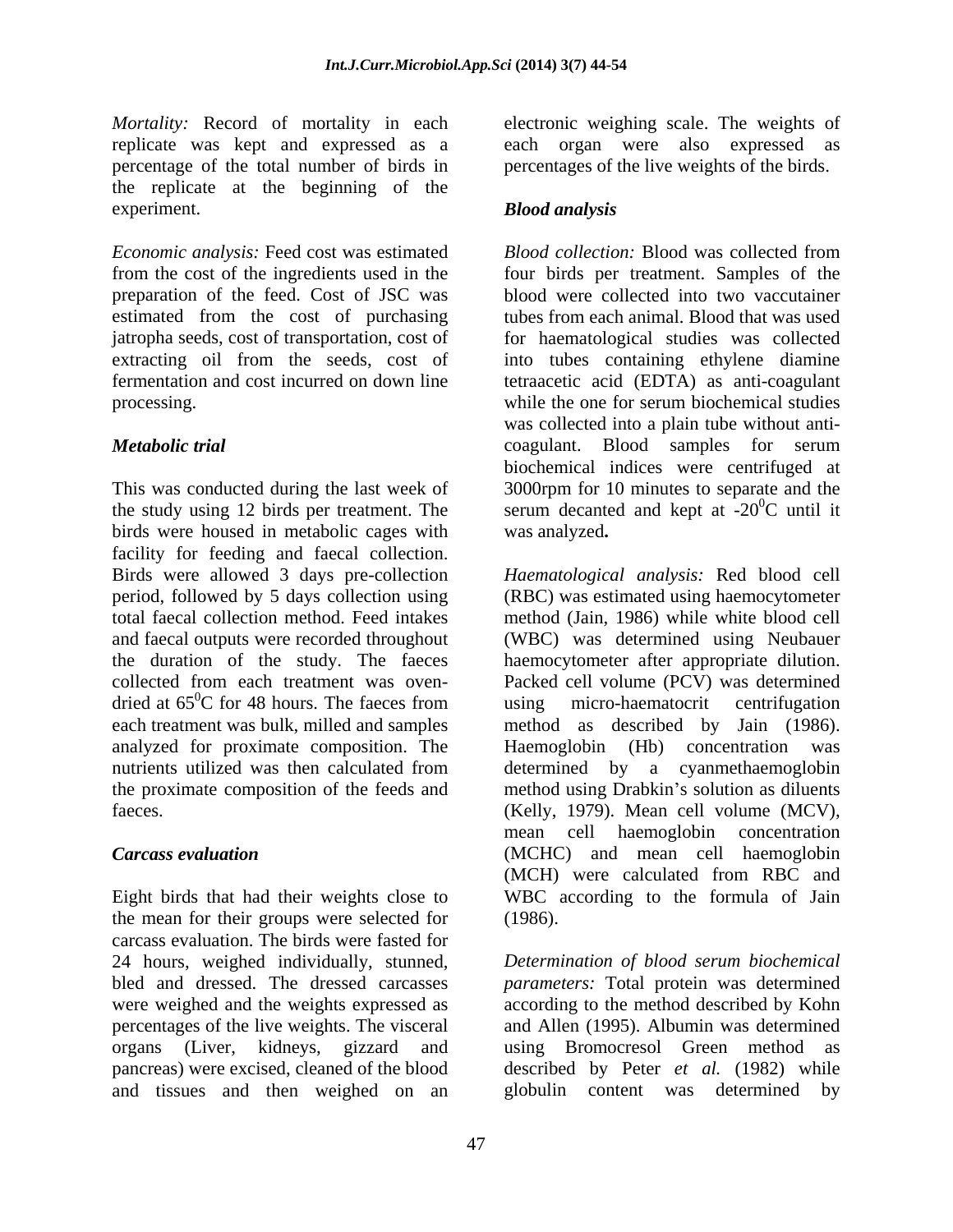difference between total protein and (P<0.05) feed conversion ratio observed in albumin. Aspartate amino transferase (AST) and alanine amino transferase (ALT) were however not affected (P>0.05) by inclusion determined spectrophotometrically as of fermented jatropha seed cake in the diets. described by Rej and Hoder (1983). Glucose

*Analysis of feeds faeces and jatropha seed* by difference. Gross energy was determined using adiabatic bomb calorimeter.

*Statistical analysis:* Data generated were digestibility of dry matter, crude protein, analyzed by one-way analysis of variance crude fibre, ether extract and nitrogen free using the General Linear Model (GLM) extract irrespective of level of inclusion and procedure of SAS (1998). Significance was determined at  $p<0.05$  and where this was indicated, Duncan's option of the same

The proximate composition of JSC is shown in Table 2. The crude protein and crude fibre respectively. The ether extract was 27.0%.

Inclusion of either 4% or 6% JSC Similarly, livers, kidneys and pancreas of significantly  $(P<0.05)$  reduced final weight and average daily gain of the birds irrespective of fermentation length. Values observed for the birds that were fed 6% were numerically lower but not significant than those fed 4% jatropha seed cake. No significant (P>0.05) effect of diets was observed on the feed intake of the birds. for varying number of days is shown in Inclusion of JSC in the diets resulted in poor feed utilization by the birds irrespective of length of fermentation as reflected by higher

the birds fed these diets. Mortality was

and creatinine were measured Feed cost decreased with increase level of spectrophotometrically following the jatropha seed cake in the diets. Length of procedures in the commercial test kits fermentation however had no significant (Biolabo, France). (P>0.05) effect on feed cost. Inclusion of *cake:* Feeds, faeces and samples of higher cost per kilogram weight gain fermented JSC were analyzed for moisture, obtained in the birds fed these diets. The crude protein, crude fibre, ether extract and highest cost was obtained at 4% inclusion ash using the methods of AOAC (2008) level of 15 days fermented jatropha seed while nitrogen free extract was determined cake while the lowest was obtained in those jatropha seed cake in broiler starter diets increased production cost as reflected by that received control diet.

> Inclusion of fermented JSC depressed length of fermentation.

software was used to separate the means. JSC in broiler diet at starter phase. Birds that **Results and Discussion** (P<0.05) live weight and dressed weight contents were 36.4% and 14.9% were fed JSC was lower than those fed diets Table 5 shows the effects of inclusion of received diets that contained JSC had lower than the control group irrespective of level of inclusion and length of fermentation. Also the carcass yield of the broilers that were fed JSC was lower than those fed diets that contained no JSC.

> Similarly, livers, kidneys and pancreas of the birds that were fed diets that contained JSC were smaller  $(P<0.05)$  compared to those that received control diet. No significant effect of diets was however observed on the weight of gizzard.

> The effects of inclusion of JSC fermented Table 6. No significant effect of diets was observed in the PCV, RBC, Hb, WBC, MCV, MCH and MCHC contents of the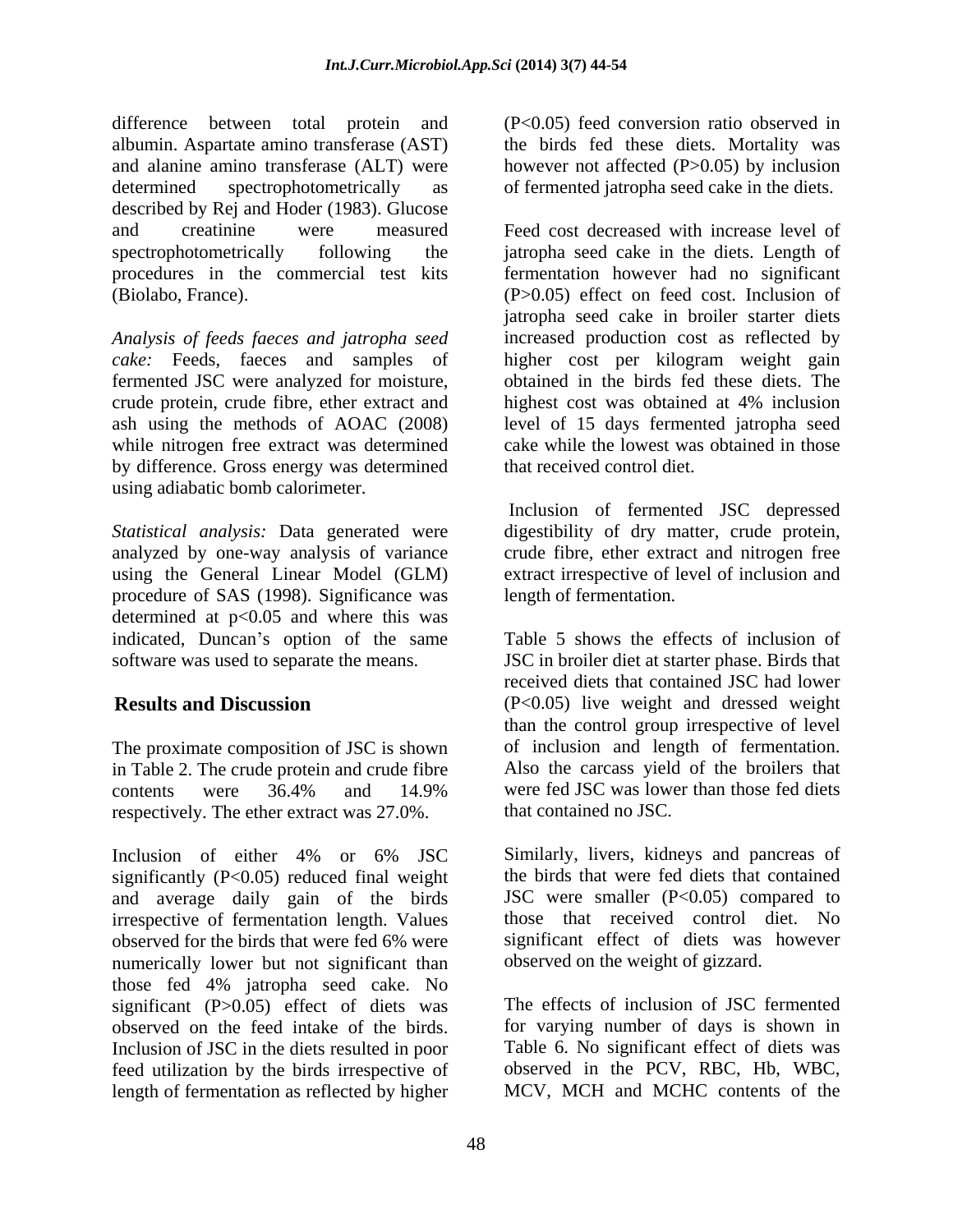blood. The PCV and MCHC ranged from meal supplemented with enzymes. The 36.7-38.6% and 25.8-26.7% respectively while RBC and WBC ranged from  $2.7 \times 10^6$ - $3.2\times10^6/\text{mm}^3$  and  $16.2\times10^3$ - 17.0×10<sup>3</sup>/mm<sup>3</sup> ranged from 8.8-9.4g/dl. Also dietary treatments had no effect on the total protein,

The crude protein content of the JSC used in Sadubthummarak *et al* (2013) and Inekwe *et al* (2012) respectively. The crude fibre of 21.36% reported by Pasaribu *et al*.(2010) factor or level of contamination with shell albino rat fed up to 15% JSC treated using

broilers fed 4% JSC processed in different ways and that of Simiati *et al* 2011) who observed growth depression in broilers fed 3-9% JSC fermented with *Rhizopus oligosporus*. It however contradicts the reports of Sumiati *et al* (2009) who reported that there was no weight difference in The poor feed conversion that was observed Kapong chicken fed 5% fermented jatropha in the birds that were fed JSC in this study

 $\frac{6}{5}$  that of the previous one could be due to /mm<sup>3</sup> and 16.2×10<sup>3</sup>- 17.0×10<sup>3</sup>/mm<sup>3</sup> addition of the enzymes and the strain/breed respectively. The values obtained for Hb of chicken used. The growth repression albumin, globulin, blood serum glucose, phorboesters, cursin, trypsin inhibitors, creatinine, alkaline phosphatase and AST. phytic acids and tannins that have been However, the ALT concentration was reported to be present in Jatropha seed (Goel significantly higher (P<0.05) in the birds *et al.,* 2007; Makkar *et al.*, 1998). The fact that received diets that contained JSC that weight gain of the birds that received irrespective of the length of fermentation diets that contained JSC were similar when compared with the birds fed control irrespective of length of fermentation diet. The ALT values obtained for the birds suggests that fermentation of JSC for up to that received 4% and 6% were similar 15 days cannot completely eliminate anti irrespective of length of fermentation. nutritional factors in JSC. This contradicts this study (36.4%) was lower than the values *Pleurotus ostreatus* reduced phorboesters by of 60% reported by Boguhn *et al*.,(2010) 99% after 60 days of incubation. However, but higher than the range of 20.47-21.40% the difference in the organisms were used and 22.39-28.87% reported by difference between the present study and observed in this study can be attributed to residual anti-nutritional factors like the findings of da Luz *et al.*, (2014) who reported that fermentation of JSC using and length of incubation could have accounted for this difference.

content of the JSC used in the present study This study revealed that the feed intake of (14.9%) was however lower than the value the birds was not affected by inclusion of and 32.58-44.22% reported by Sumiati *et al* length of fermentation. This is in line with (2009) for untreated and fermented samples. the findings of Annongu *et al.,* 2010 who The difference could be due to edaphic also reported no difference in feed intake of during processing. the combination of boiling, fermentation and The lower weight gain observed in the birds ethanol. It however contradicts the report of fed JSC compared with the control is in line Pasaribu *et al.,* (2010) who reported lower with the findings of Pasaribu *et al* (2010) feed intake on broiler chicken fed 4% who also observed growth depression in jatropha seed meal processed using either 4% and 6% JSC in the diets irrespective of albino rat fed up to 15% JSC treated using extraction with equal volume of hexane and physical or chemical or combination of the two and that of Sumiati *et al.,* (2011) who observed lower feed intake in broilers fed 3- 9% JSC fermented with *Rhizopus oligosporus.*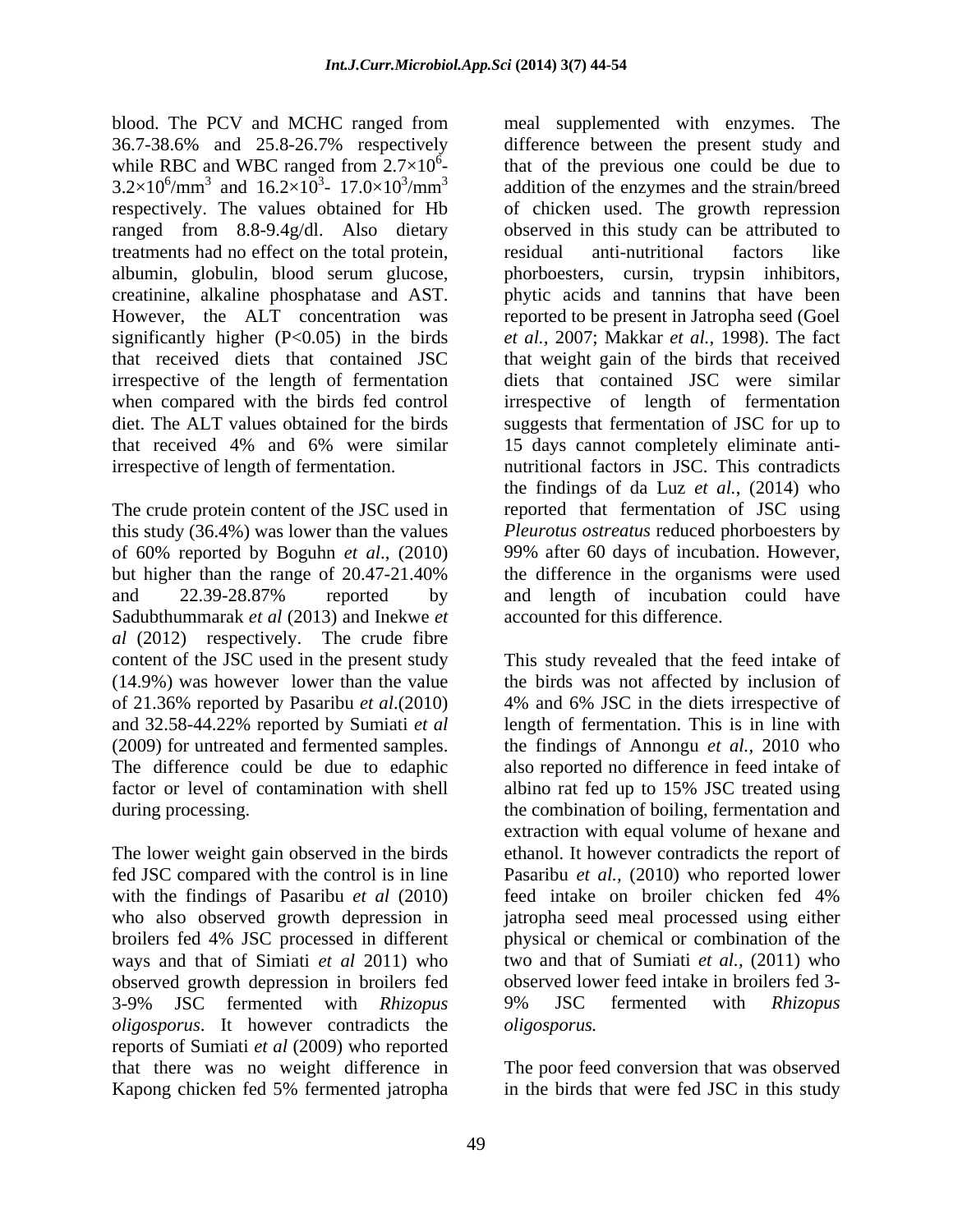can be attributed to residual anti-nutritional effectively detoxify the anti-nutritional factors in jatropha seed as earlier mentioned. Phorboesters and curcin which are the and inflammation of digestive system which interfere with digestion and absorption of attributed to poor growth (Uchegbu *et al.*, nutrients (Makkar and Becker, 1997). The 2004) which could be due to protein jatropha seed meal in their diets.

fed up to 15% treated JSC. (2010) also attributed regressive changes in

as JSC increase in the diets can be attributed *Jatropha curcas* in substitution for to lower price of JSC compared with soy bean meal. The fact that length of fermentation did not have any significant received diets that contained JSC can be <br> Olympiad cockerel chicks fed 5% JSC attributed to higher feed conversion ratio recorded in these groups. biochemical methods. The higher

The depression that was observed in nutrient residual anti-nutritional factors in JSC. *Rhizopus oligosporus* was unable to factors in jatropha seed meal.

recalcitrant anti-nutritional factors in The smaller live weight, dressed weight and jatropha seed are known to cause diarrhea carcass yield that were observed in birds that present study however contradicts the report synthesis inhibitory action of curcin of Annongu *et al.*, (2010) who reported that (Barbbieri and Battellim, 1993) and also the feed efficiency of rats was not adversely inhibition of digestion and absorption of affected by inclusion of up to 15% treated protein and minerals by Phorboesters, phytic received diets that contained JSC can be attributed to poor growth (Uchegbu *et al*., 2004) which could be due to protein acid and tannins.

In this study, mortality of the birds was not In this study, the livers, kidneys and affected by inclusion of JSC in their diet. pancreas of birds that were fed diets that This implies that the residual anti-nutritional contained JSC were smaller compared to factors in the JSC used did not reach the that of the control. This can also be lethal dosage for the bird. Annongu *et al.*, attributed to the effect of residual anti-<br>(2010) also reported 100% survival in rats mutritional factors in JSC. Araujo *et al.*, The decrease that was observed in feed cost containing dried and crushed fruit shell of attributed to the effect of residual anti nutritional factors in JSC. Araujo *et al*., (2010) also attributed regressive changes in the kidneys and liver of sheep fed diets *Jatropha curcas* in substitution for Mombaca grass hay to the anti-nutritional factors contained in it.

effect on feed cost implies that additional This study revealed that dietary treatments increase in the length of days of had no effect haematological and serum fermentation did not add appreciably to the biochemical indices except ALT. This cost of fermentation. The increase that was corroborates the findings of Annongu *et*  observed in the feed cost per kilogram al., (2010) who also observed no difference weight gain of the group of birds that in the haematological parameters of digestibility of the birds that were fed diets damaging effect of residual anti-nutritional that contained JSC can be attributed to factors on liver. The haematological and Sumiati *et al* (2011) also reported that within the range reported by Mitruka and *al*.,(2010) who also observed no difference Olympiad cockerel chicks fed 5% JSC treated by combined physical and biochemical methods. The higher concentration of ALT observed in the birds that were fed JSC can be attributed to the biochemical indices values were however Rawnsley (1977) for normal chicken.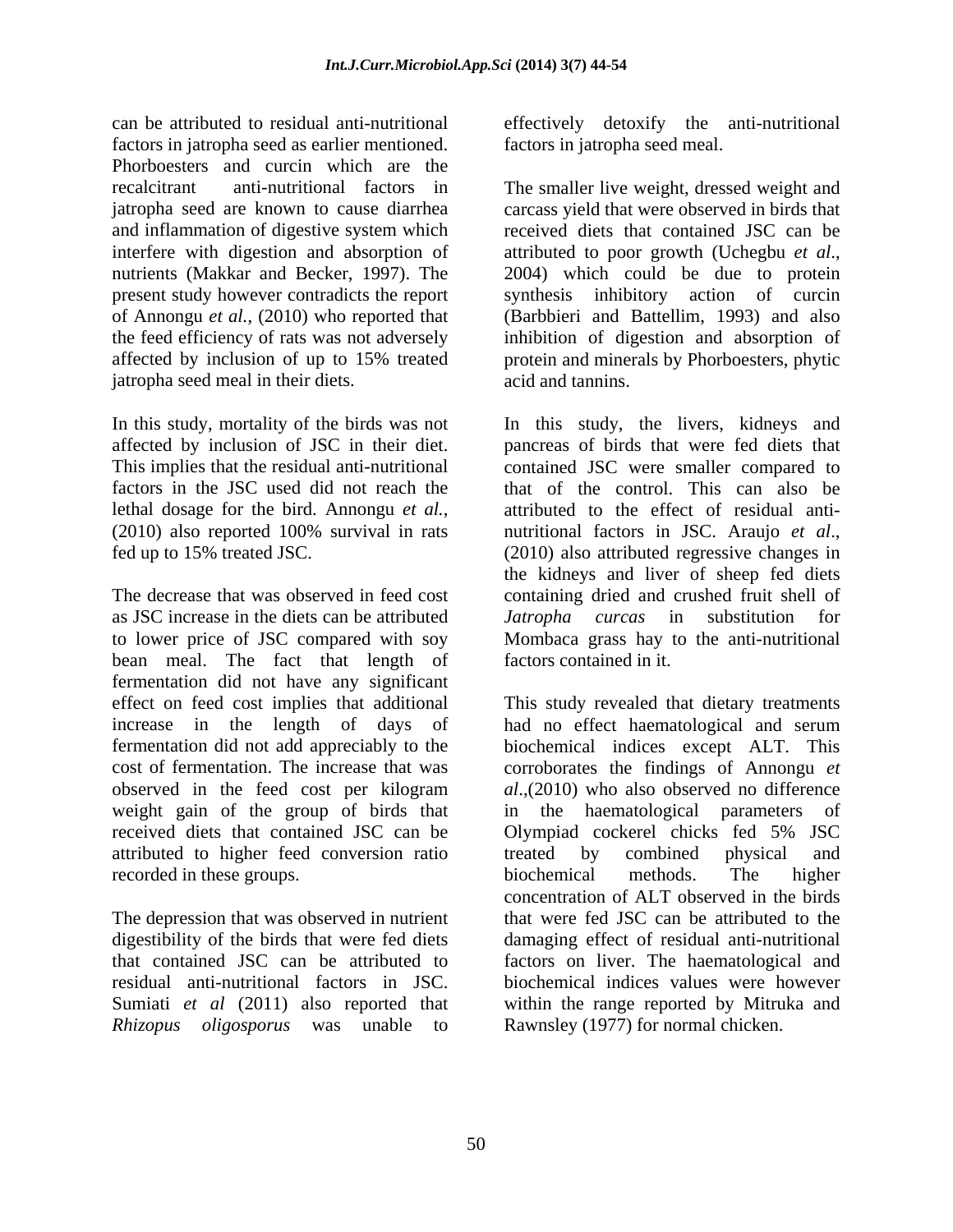|                           |      |       | Level of JSC in the diet |                |       |        |        |
|---------------------------|------|-------|--------------------------|----------------|-------|--------|--------|
|                           | 0%   |       | 4%                       |                |       | 6%     |        |
| Ingredient(%) Control     |      | JSCF7 | JSCF11                   | JSCF15         | JSCF7 | JSCF11 | JSCF15 |
| Maize                     | 50.0 | 50.0  | 50.0                     | 50.0           | 50.0  | 50.0   | 50.0   |
| Soy bean                  | 18.0 | 14.0  | 14.0                     | 14.0           | 12.0  | 12.0   | 12.0   |
| meal                      |      |       |                          |                |       |        |        |
| Groundnut                 | 13.0 | 13.0  | 13.0                     | 13.0           | 13.0  | 13.0   | 13.0   |
| cake                      |      |       |                          |                |       |        |        |
| Fish meal                 | 3.0  | 3.1   | 3.1                      | 3.1            | 3.3   | 3.3    | 3.3    |
| <b>JSC</b>                | 0.0  | 4.0   | 4.0                      | 4.0            | 6.0   | 6.0    | 6.0    |
| Palm kernel               | 6.0  | 5.9   | 5.9                      | 5.9            | 5.7   | 5.7    | 5.7    |
| cake                      |      |       |                          |                |       |        |        |
| Wheat offal               | 5.0  | 5.0   | 5.0                      |                | 5.0   | 5.0    | 5.0    |
|                           | 1.95 | 1.95  | 1.95                     | 1.95           | 1.95  | 1.95   | 1.95   |
| Oyster shell<br>Dicalcium | 2.0  | 2.0   | 2.0                      | 2.0            | 2.0   | 2.0    | 2.0    |
| phosphate                 |      |       |                          |                |       |        |        |
| Table salt                | 0.25 | 0.25  | 0.25                     | 0.25           | 0.25  | 0.25   | 0.25   |
| Premix                    | 0.3  | 0.3   | 0.3                      | 0.3            | 0.3   | 0.3    | 0.3    |
|                           | 0.25 | 0.25  | 0.25                     | 0.25           | 0.25  | 0.25   | 0.25   |
| Lysine<br>Methionine      | 0.25 | 0.25  | 0.25                     | 0.25           | 0.25  | 0.25   | 0.25   |
| Total                     | 100  | 100   | 100                      | 100            | 100   | 100    | 100    |
| *CP (%)                   | 22.3 | 22.25 | 22.25                    | 22.25          | 22.15 | 22.15  | 22.15  |
|                           |      |       |                          | 2 <sub>0</sub> |       |        |        |
| $^*CF(%)$                 | 3.0  | 3.2   | 3.2                      | 3.2            | 3.3   | 3.3    | 3.3    |
| $*M. E.$                  | 2920 | 2918  | 2918                     | 2918           | 2917  | 2917   | 2917   |
| (Kcal/kg)                 |      |       |                          |                |       |        |        |

### **Table.1** Broiler starter diets

\* premix composition per 5kg: Vitamin A, 20000000IU, Vit. D3 4000000IU; Vitamin E 460mg; Vitamin K3 40mg; Vitamin ; Vitamin B1 60mg; Vitamin B2 120mg; Niacin 1000mg; Calcium pantothenate 200mg; Vitamin B6 100mg; Vitamin B125mg; Folic acid 20mg; Biotin 1mg; Chlorine chloride 8000mg; Manganese 2400mg; Iron 2000mg; Zinc 1600mgCopper 170mg; Iodine 30mg; Cobalt 6mg; Selenium 24mg; Anti-oxidant 2400mg; CP= Crude protein; CF= Crude fibre; ME=Metabolizable energy; JSC= Jatropha seed cake; JSCF7= Jatropha seed cake fermented for 7 days; JSCF11= Jatropha seed cake fermented for 11 days; JSCF15= Jatropha seed cake fermented for 15 days; \* Calculated value.

### **Table.2** Proximate composition of Jatropha seed cake (Dry matter basis)

| Component     | Percentage |
|---------------|------------|
| Dry matter    | 89.2       |
| Crude protein | 36.4       |
| Crude fibre   | 14.9       |
| Ether extract | 12.7       |
| Ash           | 9.0        |
| <b>NFE</b>    | 27.0       |

NFE=Nitrogen free extract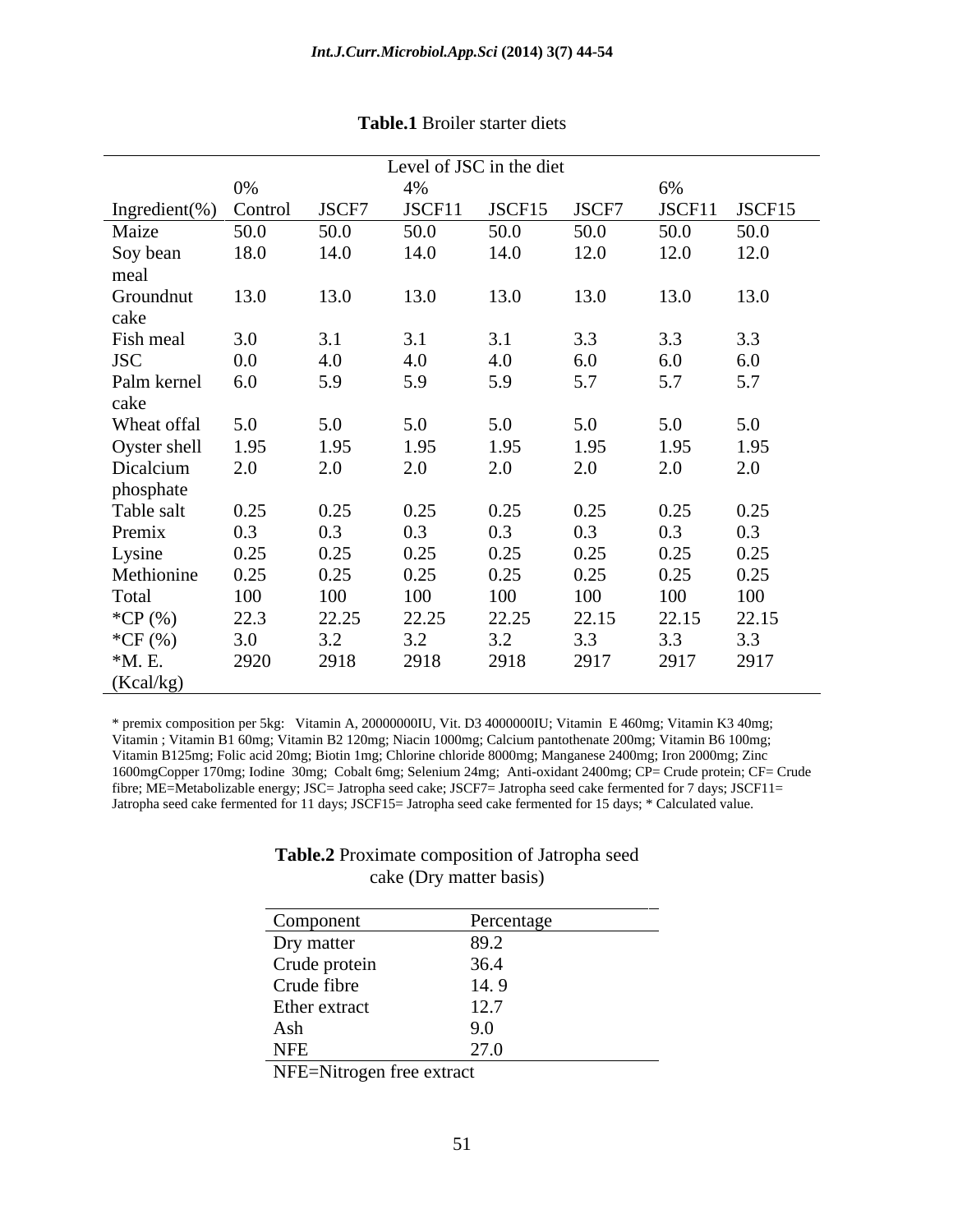|                         |                   |                                                                              | performance of profilers |                                                      |                 |                   |                               |                 |         |
|-------------------------|-------------------|------------------------------------------------------------------------------|--------------------------|------------------------------------------------------|-----------------|-------------------|-------------------------------|-----------------|---------|
|                         |                   |                                                                              | $4\%$ JSC                |                                                      |                 |                   |                               |                 |         |
| Parameter               |                   |                                                                              |                          | 1 JSCF7 JSCF11 JSCF15 JSCF7 JSCF11 JSCF15 SEM Pvalue |                 |                   |                               |                 |         |
| Initial wt $(g)$        |                   |                                                                              |                          | 37.5                                                 |                 | 37.5              | $-37.2 - -$                   |                 |         |
| Final $wt(g)$           |                   |                                                                              | $720^b$                  |                                                      |                 |                   |                               |                 | 22 0.15 |
| $\text{ADG}(\text{g})$  |                   | $26.1^a$ $24.5^b$ $24.4^b$                                                   |                          | $24.0^{\circ}$                                       |                 | $24.2^b$ $24.0^b$ | $24.1^b$ 1.3 0.02             |                 |         |
| Feed intake(g)          | 38 G              |                                                                              |                          |                                                      |                 |                   | 39.2 38.8 39.3 39.15 4.0 0.02 |                 |         |
| FCR                     |                   | $1.48^b$ $1.58^a$ $1.62^a$ $1.65^a$ $1.60^a$ $1.60^a$ $1.62^a$ $0.08$ $0.03$ |                          |                                                      |                 |                   |                               |                 |         |
| Mortality (%)           |                   | 3.62 3.57                                                                    | 3.63                     | 3.56                                                 | 3.61            | 3.55              |                               | $3.58$ 0.2 0.17 |         |
| Feed $cost(N)$          | 76.0 <sup>a</sup> |                                                                              |                          |                                                      | $72.6^{\circ}$  | $72.8^{\circ}$    | $72.9^c$ 1.0 0.02             |                 |         |
| $Cost/Kg$ wt gain $(N)$ |                   |                                                                              |                          |                                                      | $123^a$ $116^e$ |                   | $118^{\circ}$                 | $0.6$ 0.02      |         |

| Table.3<br>$\lambda$ Effect.<br>a seed cake fermented for varying number of days of<br>on growth<br>Jatropha<br>ets of |  |
|------------------------------------------------------------------------------------------------------------------------|--|
| t broilers<br>performance                                                                                              |  |

abcdef: Means bearing different superscripts along the same row are significantly different (P<0.05); Wt = weight; ADG = Average daily gain; FCR = Feed conversion ratio;  $JSC = J$ atropha seed cake;  $JSCF7 = J$ atropha seed cake fermented for 7 days; JSCF11 = Jatropha seed cake fermented for 11 days; JSCF15 = Jatropha seed cake fermented for 15 days; Wt= weight; N= Nigerian Naira

## **Table.4** Effects of level of Jatropha inclusion and length of fermentation on nutrients utilization

|           | $0\%$ JSC $4\%$ JSC |  |                                                                                               |  |  |
|-----------|---------------------|--|-----------------------------------------------------------------------------------------------|--|--|
| Parameter |                     |  | Control JSCF7 JSCF11 JSCF15 JSCF7 JSCF11 JSCF15 SEM Pvalue                                    |  |  |
|           |                     |  | Dry matter (%) $72.5^a$ $69.8^b$ $69.7^b$ $69.1^b$ $69.3^b$ $69.3^b$ $69.4^b$ $1.3$ $0.03$    |  |  |
|           |                     |  | Crude protein (%) $75.7^a$ $73.5^b$ $73.7^b$ $73.4^b$ $72.9^b$ $73.1^b$ $73.2^b$ $1.5$ $0.02$ |  |  |
|           |                     |  | Crude fibre (%) $68.3^a$ $66.1^b$ $65.8^b$ $65.9^b$ $65.7^b$ $65.6^b$ $65.8^b$ $1.5$ $0.03$   |  |  |
|           |                     |  | Ether extract (%) $73.4^a$ $71.2^b$ $70.9^b$ $70.8^b$ $71.1^b$ $71.3^b$ $70.7^b$ $1.6$ $0.02$ |  |  |
|           |                     |  | NFE (%) $78.7^a$ $75.8^b$ $75.5^b$ $75.4^b$ $75.3^b$ $75.7^b$ $75.2^b$ $1.6$ 0.03             |  |  |

ab: Means bearing different superscripts along the same row are significantly different  $(P<0.05)$ ; NFE = Nitrogen free extract; JSC = Jatropha seed cake; JSCF7= Jatropha seed cake fermented for 7 days; JSCF11 = Jatropha seed cake fermented for 11 days; JSCF15 = Jatropha seed cake fermented for 15 days

|                                                                                                                                                                        | 0% JSC |                             | $4\%$ JSC     |                                                            | 6%JSC            |                       |                            |  |
|------------------------------------------------------------------------------------------------------------------------------------------------------------------------|--------|-----------------------------|---------------|------------------------------------------------------------|------------------|-----------------------|----------------------------|--|
| Parameter                                                                                                                                                              |        |                             |               | Control JSCF7 JSCF11 JSCF15 JSCF7 JSCF11 JSCF15 SEM Pvalue |                  |                       |                            |  |
| Live wt $(g)$                                                                                                                                                          |        | $763^{\circ}$ $642^{\circ}$ | $632^b$       | $635^{\rm b}$                                              | $644^{\circ}$    |                       | $632^b$ 18 0.03            |  |
| Dressed wt (g)                                                                                                                                                         |        | $528^a$ $418^b$             | $415^{\rm b}$ | $418^{\circ}$                                              | $411^b$ $417^b$  |                       | $409^b$ 15 0.02            |  |
|                                                                                                                                                                        |        |                             |               | 65.8 <sup>b</sup> 64.2 <sup>b</sup> 64.8 <sup>b</sup>      |                  |                       | $64.7^b$ 5.0 0.02          |  |
|                                                                                                                                                                        |        |                             |               | $1.6^{\circ}$<br>$1.4^{\circ}$                             | 1.3 <sup>b</sup> | $1.5^{\circ}$         | $0.4\qquad 0.03$           |  |
|                                                                                                                                                                        |        |                             |               | $2.5^{\circ}$ $2.7^{\circ}$                                | $2.5^{\circ}$    |                       | $2.6^b$ 0.4 0.02           |  |
| *Carcass yield (%) $69.3^a$ $65.1^b$ $65.6^b$<br>*Liver (%) $2.4^a$ $1.6^b$ $1.5^b$<br>*Kidneys(%) $3.4^a$ $2.7^b$ $2.6^b$<br>*Pancreas (%) $0.16^a$ $0.11^b$ $0.12^b$ |        |                             |               | $0.16^a$ $0.11^b$ $0.12^b$ $0.11^b$ $0.11^b$ $0.12^b$      |                  |                       | $0.11^b$ $0.12^b$ $0.12^b$ |  |
|                                                                                                                                                                        |        |                             |               |                                                            |                  |                       |                            |  |
| *Gizzard (%)                                                                                                                                                           | 2.65   | 2.55                        | 2.70          | 2.60 2.80                                                  | 2.75             | $2.50 \t 0.5 \t 0.12$ |                            |  |

### **Table.5** Effects of level of Jatropha inclusion and length of fermentation on carcass and visceral organ weight

ab: Means bearing different superscripts along the same row are significantly different (P<0.05);  $JSC = Jatropha seed cake$ ; JSCF7= Jatropha seed cake fermented for 7 days; JSCF11 = Jatropha seed cake fermented for 11 days; JSCF15 = Jatropha seed cake fermented for 15 days; \* Percent live weight; Wt= weight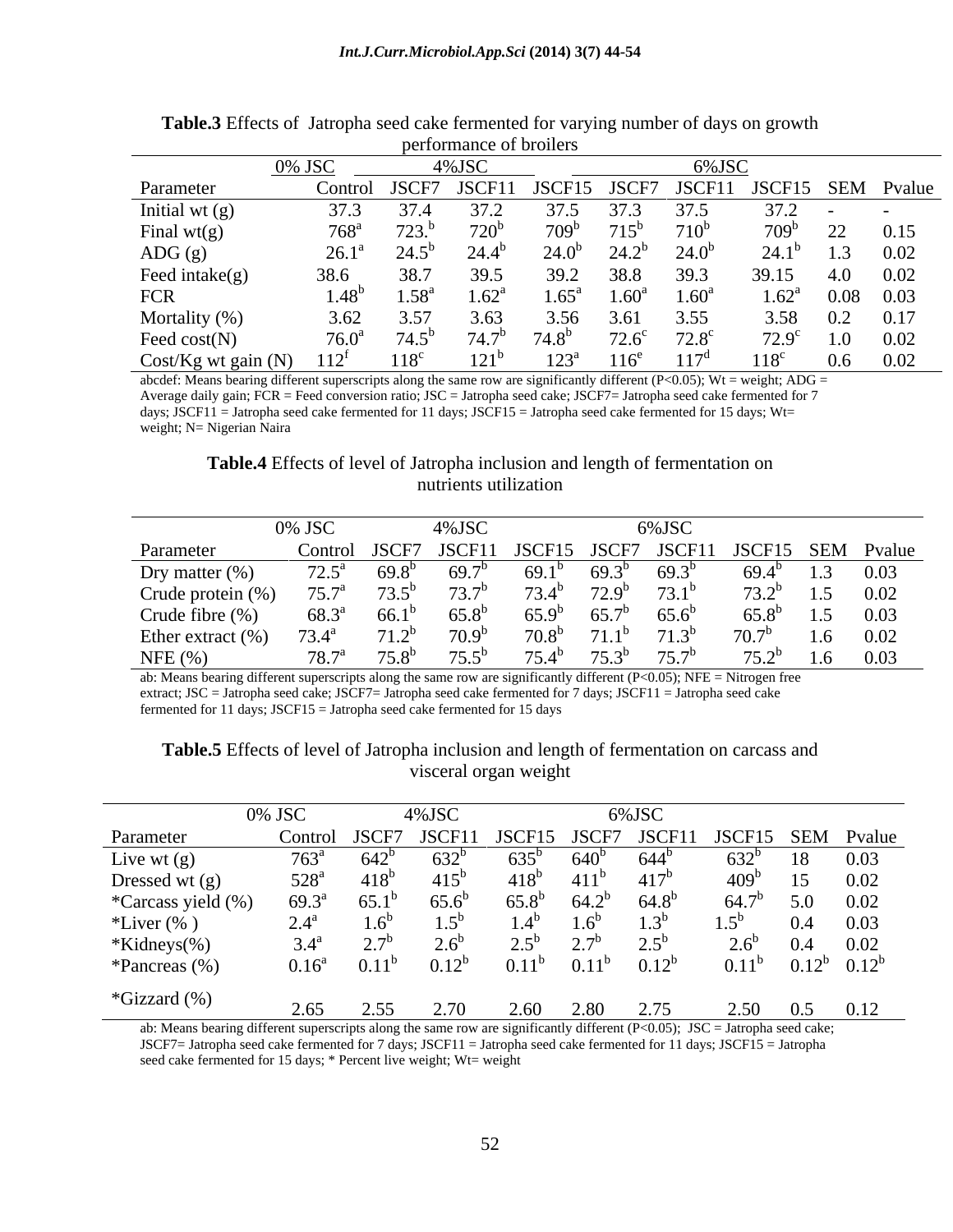|                                                                             | 0% JSC        |             | $4\%$ JSC      |                 | 6%JSC                                 |      |                                                            |
|-----------------------------------------------------------------------------|---------------|-------------|----------------|-----------------|---------------------------------------|------|------------------------------------------------------------|
| Parameter                                                                   |               |             |                |                 |                                       |      | Control JSCF7 JSCF11 JSCF15 JSCF7 JSCF11 JSCF15 SEM Pvalue |
| $PCV$ $(\% )$                                                               |               | 37.4 36.7   | 36.9           |                 | 38.1 38.5 37.7                        |      | 38.6 3.0 0.13                                              |
| RBC $(\times 10^6/\text{mm}^3)$                                             | 3.2           | 2.8         | 2.9            | 3.1             | 3.1                                   |      | $3.0$ $0.4$ $0.12$                                         |
|                                                                             |               |             |                |                 | 8.8<br>9.2                            | 9.4  | $0.8$ 0.11                                                 |
| Hb (g/dl)<br>WBC ( $\times 10^3$ /mm <sup>3</sup> )<br>MCV(u <sup>3</sup> ) | 16.6          | 16.8        | 16.2           | 16.4            | 16.3<br>16.7                          | 17.0 | $0.7$ 0.12                                                 |
|                                                                             |               | 111.4 112.6 | 110.3          |                 | 112.8 111.8 110.9                     |      | 113.3 5.0 0.13                                             |
| MCH (uug)                                                                   | 33.5          |             | 33.7           | 34.6            | 34.9 33.8                             |      | 34.2 3.0 0.12                                              |
| MCHC (%)                                                                    |               | 26.5 25.9   | 26.3           | 26.0            | 25.8 26.7                             |      | 26.6 3.0 0.14                                              |
| Total Protein (g/dl)                                                        |               | 5.8         | 5.6            | 6.1 5.9         | 6.2                                   |      | 6.3 2.5 0.12                                               |
| Albumin (g/dl)                                                              | 2.8           |             | 2.6            | $2.5$ 2.4       | 2.7                                   |      | $2.6$ 0.7 0.23                                             |
| Globulin (g/dl)                                                             |               |             | 3.0            | $3.6\qquad 3.5$ | 3.5                                   |      | $3.7$ $1.0$ $0.13$                                         |
| Glucose (mg/dl)                                                             |               |             |                | 163             | 164 165                               |      | 162 5.0 0.12                                               |
| Creatinine (mg/dl)                                                          | $1.4^{\circ}$ |             |                |                 | 1.3<br>1.4                            |      | $1.2 \t 0.5 \t 0.11$                                       |
| Al. $P(IU/I)$                                                               |               | 34.2        | 34.8 F         | 34.9            | 34.6<br>34.3                          |      | 35.1 1.2 0.12                                              |
| ALT (IU/l)                                                                  | $17.6^\circ$  |             | $26.5^{\circ}$ | $27.8^{\rm a}$  | $27.4^{\rm a}$<br>$26.7^{\mathrm{a}}$ |      | $26.9^a$ 3.5 0.14                                          |
| AST (IU/l)                                                                  | 138           |             |                | 140             | 141<br>137                            |      | 137 7.0 0.13                                               |

**Table.6** Blood profile of broiler starter fed different level of fermented jatropha seed cake

ab: Means bearing different superscripts along the same row are significantly different (P<0.05); JSC = Jatropha seed cake; JSCF7= Jatropha seed cake fermented for 7 days; JSCF11 = Jatropha seed cake fermented for 11 days; JSCF15 = Jatropha seed cake fermented for 15 days; AlP= Alkaline phosphate; ALT= Alanine aminotransferase; AST= Aspartate aminotransferase

- A.O.A.C.,2008. Association of Official Analytical and Applied Chemists. Official methods of
- Annongu, A.A., Belewu M.A., and Joseph, J.K. protein in nutrition of poultry. *Research*
- Araújo, V.L. Brito, S.S. Neiva, J.N.M. Barreto, D.P.and including in sheep diets: a nutritional assessment and toxicological characterization. Arquivo Brasileiro de Medicina Veterinária e
- Barbieri L, Battellim, Stirpe F. 1993.Ribosome-Biochimica Biophysica.1154: 237-282.
- Boguhn, J., Makkar, H.P.S. Becker K.and Gaur, S. 2009. Development and evaluation of an Rodehutscord, M. 2010. Amino acid

Science Journal Supplement, 66:Pp 476.

- **References**<br>Chivandi E Mtimuni IP Read IS and analysis 18th edition. Washington D.C. U.S.A. 2010. Potentials of jatropha seeds as substitute potential livestock feed. Pakistan Journal of France, August 23-27, 2010. World Poultry<br>
France, August 23-27, 2010. World Poultry<br>
Societion of Official methods of<br>
method on photolo estere concertration, total<br>
Chemiss. Official methods of<br>
method, on photolo estere Chivandi E., Mtimuni, J.P. Read J.S.and Makuza, S.M. 2004.Effect of processing method on phorbol estere concentration, total phenolic, trypsin inhibitor activity and the proximate composition of the Zimbabwean *jatropha curcas* provenance: A Biological Science. 7 (6):1001-1005.
	- *Journal of Animal Sciences,* 4: 1-4. Da Luz, J.M.R., Nunes, M.D. Paes, S.A. Torres P.M. Ferreira, O.R. Lima, F.G. Ramos, A.T. detoxification of *Jatropha curcas* seed cake by Fioravanti, M.C.S. Maruo V.M. and Ferreira *Pleurotus ostreatus.* African Journal of A.C.H. 2010. Fruit shell from Jatropha curcas Kasuya, M.C.M. 2014. Bio-Microbiology Research. 8(11):1148-1156.
	- Zootecnia. 62 (5):35-31 M. A. M. 2011. The potential of white-rot inactivating protein from plants. Acta  $curcas L$ , seed cake, Eng. Life Sci. 11 (1): De Barros, C. R. M., Ferreira, M. M. L., Nunes, F. M., Bezerra, R. M. F., Dias, A. A., Guedes, C. V., Cone, J. W.,Marques, G. S. M., Rodrigues, fungi to degrade phorbol esters of *Jatropha curcas* L. seed cake. Eng. Life Sci. 11 (1): 107–110.
	- digestibility of detoxified jatropha kernel meal detoxification of meal from Jatropha curcas. in turkeys. 13<sup>th</sup> European Poultry Conference, MSc. Thesis, Missouri University of Science effective process for the recovery of oil and detoxification of meal from *Jatropha curcas*. MSc. Thesis, Missouri University of Science and Technology, USA.